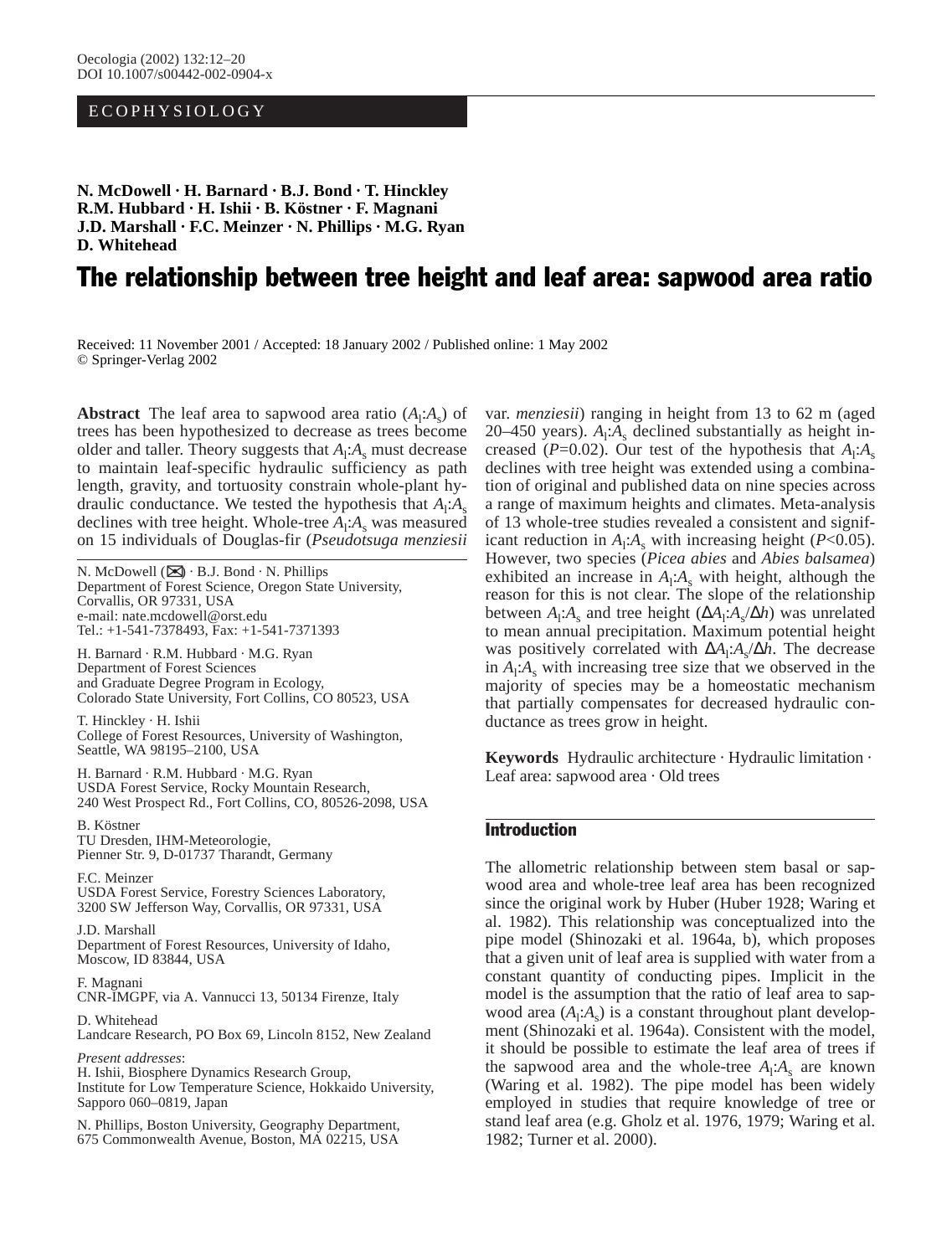Investigation of the pipe model over the last two decades has revealed that  $A_1$ : $A_s$  is often dependent on site water balance. Whole-tree  $A_1$ : $A_s$  declined with decreasing soil water availability at constant evaporative demand for a study on *Eucalyptus* (White et al. 1998). Furthermore,  $A_1$ : $A_s$  declined along gradients of low to high evaporative demand (Waring et al. 1982; Mencuccini and Grace 1995). These observations can be explained using a simple model based on Darcy's Law showing that reductions in  $A_1$ : $A_s$  may compensate for increased evaporative demand, thus preventing the development of damaging water potential gradients and minimizing reductions in canopy conductance. This hydraulic model was described by Whitehead and Jarvis (1981) and Whitehead et al. (1984) as:

$$
\frac{A_1}{A_s} = \frac{k_s \Delta \psi}{h \eta g_s D} \tag{1}
$$

where *D* is atmospheric vapor pressure deficit (a net radiation term should be added for poorly coupled canopies),  $g_s$  is canopy conductance to water vapor,  $k_s$  is sapwood permeability of the hydraulic pathway,  $\Delta \psi$  is the soil-to-leaf water potential difference including the effect of gravity, η is the viscosity of water at a given temperature and *h* is tree height. We note that this model is most appropriately applied to cylinders of uniform material, and it is an oversimplification of tree hydraulics in several respects. The path length from bulk soil to leaf, rather than height per se, is the most appropriate term. However, because height is a significant fraction of total path length and is much more commonly measured, we use it here as a surrogate. This model does not include the effects of changing root surface area (Sperry et al. 1998; Magnani et al. 2000) or variation in  $k_s$ , due to, for example, partial cavitation or tapering of conducting elements (Niklas 1994; West et al. 1999). ∆ψ in our application of this model includes the effect of gravity because physiological and architectural behavior responds to the *net*  effect of the soil-to-leaf water potential difference as regulated by leaf and soil water potential and the gravitational constraint on minimum leaf water potential. This model is consistent with both the cohesion-tension theory (Dixon and Joly 1895; Zimmermann 1983) and the concept of the development of a homeostatic mechanism to reduce the occurrence of cavitation and avoid runaway embolism (Tyree and Sperry 1988). Such a homeostatic response may occur via short-term (i.e. minutes to days) adjustment of  $g_s$  and leaf water potential, or long-term (i.e. days to generations) adjustment of  $k_s$ ,  $h$ , and  $A_1$ : $A_s$ . This hydraulic model provides a framework to develop and test hypotheses regarding the interaction between hydraulic architecture, stomatal conductance, and climate.

One hypothesis derived from the hydraulic model is that  $A_1$ : $A_s$  will decline with increases in height. This hypothesis assumes that other variables within the hydraulic model are constant with increasing height, or that any changes in these variables with increasing height do not oppose or exceed concurrent changes in  $A_1$ : $A_s$ . This hy-

pothesis is supported by observations and predictions of a decline in  $A_1: A_s$  with increasing tree height or age (Mencuccini and Grace 1996a, b; Grace 1997; Becker et al. 2000; Bond and Ryan 2000; Mencuccini and Magnani 2000; Schäfer et al. 2000). A potential advantage of decreasing  $A_1$ : $A_s$  with increasing *h* is that hydraulic compensation for  $h$  may occur, in which  $g_s$  is maintained, or reductions in  $g_s$  are minimized, as *h* increases.

An important distinction about compensation of hydraulic constraints must be made to avoid confusion about leaf versus whole-plant physiology. While a decline in  $A_1$ : $A_s$  with increasing tree height may mitigate hydraulic constraints to canopy conductance, this does not mean that hydraulic constraints to whole-tree transpiration will also be mitigated. Reduced  $A_1$ :  $A_s$  may maintain stomatal conductance per unit leaf area while simultaneously reducing the transpiring leaf area per plant relative to whole-plant biomass. Because photosynthesis is closely tied to transpiration, whole-plant carbon assimilation may also decline depending on how light interception is affected. Note that these declines could occur even though leaf-specific stomatal conductance is maintained. The critical distinction is that a change in one parameter *per unit leaf area* does not translate directly into an equal change in another parameter at the *whole-tree scale*. In this paper, we will discuss the role of  $A_1$ : $A_s$ versus height only in relation to leaf-specific stomatal conductance.

In light of the recent debate regarding the role of compensatory mechanisms to alleviate hydraulic limitations to water transport (Becker et al. 2000; Bond and Ryan 2000; Mencuccini and Magnani 2000), it is necessary to examine the generality of evidence supporting such mechanisms. The objective of this study was to determine if evidence for the age- or size-related reduction in  $A_1$ : $A_s$  is consistent across species and climates. We tested two primary hypotheses: (1) that  $A_i: A_s$  declines with increasing height over the lifetime of a species, and (2) that the direction of change or lack of change in  $A_1$ : $A_s$ with plant development is consistent across a range of species, maximum heights, and environments. Hypothesis 1 was tested using measurements of *Pseudotsuga menziesii* var. *menziesii*, a long-lived, large-statured conifer native to North America. Hypothesis 2 was tested using data derived from a review of original and published data for a variety of species spanning a broad range of maximum height. To further explore relationships between  $A_1$ : $A_s$  versus height and climate or species, we tested relationships between the rate of change of  $A_1$ : $A_s$  versus height (the regression slope) and (1) annual precipitation and (2) maximum potential tree height.

## Materials and methods

#### Study site

We tested hypothesis 1 in three even-aged *Pseudotsuga menziesii* var. *menziesii* stands located in the Wind River basin of the Cascade Mountains near Carson, Washington (45°49′ N Lat.,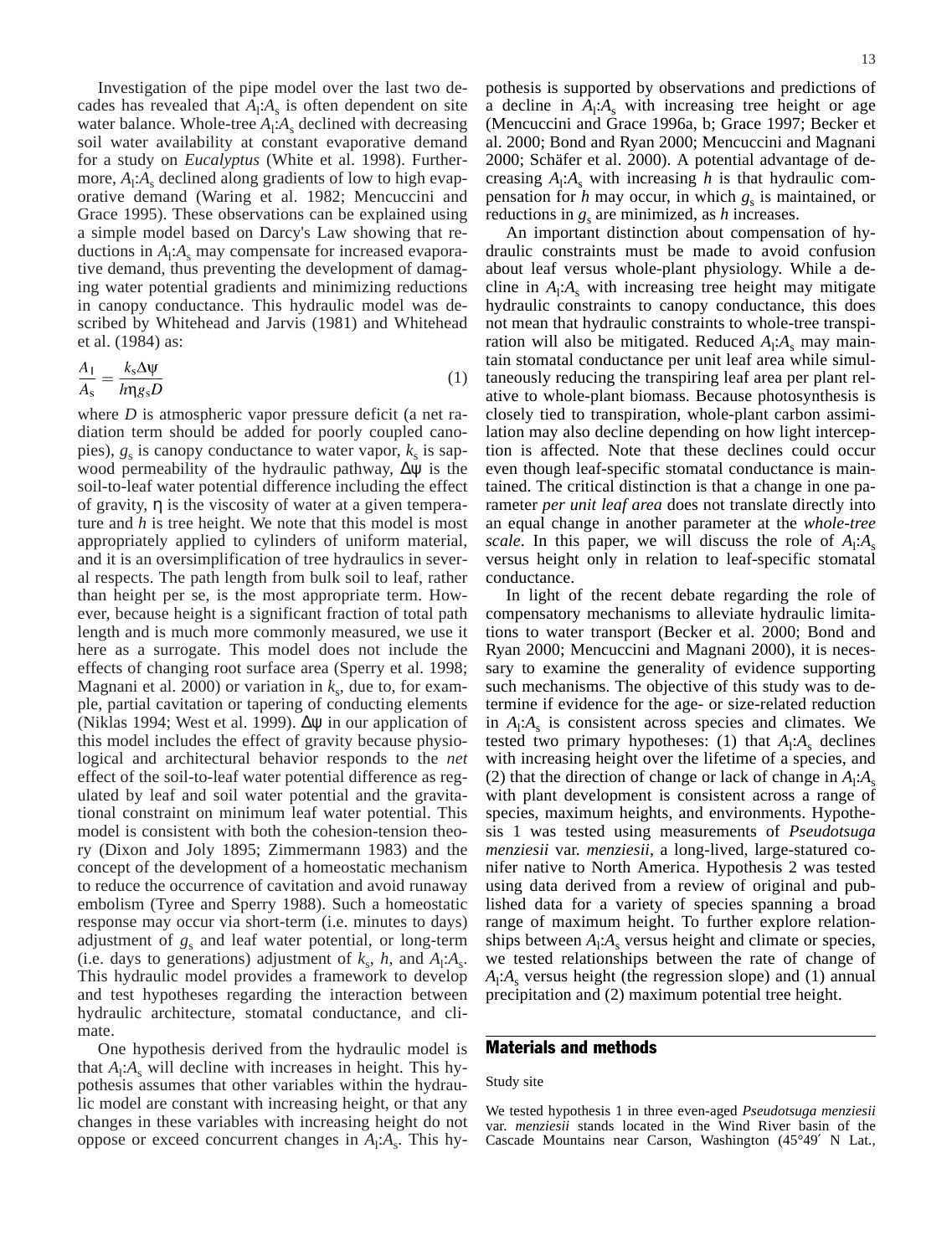121°57′ W. Long.). The climate of this region is maritime, with cool, wet winters and warm, dry summers. Site elevation is approximately 355 m. Annual precipitation is approximately 2,500 mm, with less than 10% of that falling in summer (June through September ~120 mm). The soils are loamy sands and sandy loams developed from two to three meters of volcanic tephra over a basalt flow. Stand ages were determined using increment cores taken at breast height from five or more trees per site. The three sample stands were approximately 20, 40, and 450 years old. Both the 20- and 40-year-old stands originated after clearcuts, whereas the 450-year-old originated after a stand-replacing forest fire (Franklin and DeBell 1988). Average tree heights for the 20-, 40-, and 450-year-old stands were 15 m (14–16), 33 m (29–36), and 57 m (51–62), respectively.

#### Leaf area and sapwood area measurements

Whole-tree leaf area of *Pseudotsuga menziesii* var. *menziesii* was estimated by scaling branch estimates of leaf area to the canopy (Maguire and Batista 1996; Monserud and Marshall 1999). Branch-scale allometric equations were developed through branch harvest and analysis at each of the three stands. For the 20- and 40-year old stands, scaffolding towers were erected to allow access to harvest branches. Six branches were harvested from each of five trees for a total of 30 branches per stand in July 1998. For each tree, branches were harvested from the lower, middle and upper crown on either northeast or southwest facing aspects. Leaves from each branch were immediately sub-sampled and used to determine specific leaf area  $(S, cm^2 g^{-1})$ . Four twigs for measuring *S* were collected systematically from along the axis of each branch, located at the second twig from each end of the foliated length, and from two twigs in the middle of the foliated length. Leaf area was determined using a video image recorder and AgVision software (Decagon, Pullman, Wash.). The remaining leaves were collected in paper bags, dried at 65°C and weighed. In late August 1998, another 30 branches were harvested from the 20- and 40-year-old stands using a sampling scheme identical to the July sample. These branches were measured for whole-branch leaf weight only. Branches were harvested from six 450-year-old trees. A total of 17 branches from the old trees were analyzed to develop branch-level allometric relationships. Branches were accessed by climbing the trees using fixed ropes. Branches were harvested from throughout the height profile of the crowns. After cutting, branches were lowered to the ground using a second rope. We randomly collected 10% of the foliated shoots from each branch as measured by visual cluster measurements (Ishii and Ford 2001). Leaf samples were collected from each of these shoots and analyzed for *S*. Both *S* and total branch leaf weight were measured using identical methods to those used for the younger stands. Independent variables measured at all three stands included branch diameter (20 mm distal from the swollen branch-stem juncture), branch length, foliated length, height above ground, distance from top of tree, and aspect at the position of branch origin. Suitability of these variables was tested using both stepwise and independent regression analysis (Systat 9.0). Only branch diameter (*d*) was a significant factor for branches from the 20- and 40-year-old stands, and branch length (*L*) was the only important factor for branches from the 450-year-old stand. For the 450-year-old trees, *L* was a better predictor of branch leaf area than *d* because diameter continues to increase even after breakage (e.g. during wind and ice storms); however, the length of a branch is sensitive to such stochastic events (Ishii and McDowell 2002). Scatterplots of branch leaf area versus *d* or *L* revealed that variance in leaf area increased with larger values of the predictive variable; a violation of an assumption of linear regression. We therefore developed predictive equations using weighted regression (Monserud and Marshall 1999), a technique that homogenizes variances. The equations for estimating *Pseudotsuga menziesii* branch leaf area  $(A<sub>1</sub>$ , projected, cm<sup>2</sup>) from branch  $d$  (cm) and  $L$  (m) are:

 $20 - year - old trees A_1 = 2,958 (d)^{1.67}$ (44% variation explained)

$$
40 - year - old trees A1 = 4,221 (d)1.60
$$
  
(70% variation explained) (3)

450 – year – old trees 
$$
A_1 = 1.032 (L)^{1.66}
$$
  
(55% variation explained) (4)

Whole-tree estimates of leaf area were obtained via application of the stand-specific branch models (Eqs. 2–4) to measurements of branch *d* (20- and 40-year-old trees) or branch *L* (450-year-old trees). Five 20-year-old and six 40-year-old trees were climbed. For the 20- and 40-year-old trees, trees were climbed using the towers for rope anchors and each branch's diameter was measured in two perpendicular directions. The average diameter for each branch was recorded and used to estimate branch leaf area. Leaf areas for each branch were then summed to give total leaf area for the tree. For the 450-year old trees, five trees were climbed using the trees as rope anchors and *L* was measured for every branch using an extendable measuring tape. Branch leaf area was estimated for each branch using the stand-specific Eqs. 2–4, and then branch leaf area was summed for each tree. Sapwood area was estimated from four increment cores per tree taken at a height of 1.4 m. The sapwood-heartwood boundary was discerned by holding the core up to the sunlight and marking the position of the inner boundary of the translucent section, indicating a decrease in water content. This boundary was verified on a subset of cores (>30 cores) using multiple stains known to be absorbed by living cells. In all cores the boundary indicated by staining matched that from the method using visual examination.

#### Meta-analysis

(2)

Published and original data sets that included whole-tree  $A_1$ : $A_s$ and tree height were used in a meta-analysis test of hypothesis 2 using the study-specific regression slopes and associated variances from linear regression of  $A_1$ :  $A_s$  versus tree height (MetaWin 2.0, Rosenberg et al. 2000; also see Hedges et al. 1999). Slopes of linear regression ( $\Delta A_1$ : $A_s/\Delta h$ ) were selected as the effect metric because most data sets with samples distributed throughout the height continuum showed that  $A_1$ :  $A_s$  changed linearly with height, and the majority of data sets included measurements throughout the height continuum rather than clusters of measurements for short and tall trees. On a theoretical note, however,  $A_1$ :  $A_s$  should decline non-linearly with height, as predicted from Eq.1. Citations for this review are provided in Table 1. Data sets were excluded from the analysis if they confounded tree height with other variables known to affect  $A_1$ :  $A_s$ , such as light environment (Kaufmann and Troendle 1981; O'Hara and Valappil 1995), nutrient availability or silvicultural manipulation (Brix and Mitchell 1983), site quality (Dean and Long 1986), vapor pressure deficit (Mencuccini and Grace 1995), groundwater access (Zimmermann et al. 2000), soil waterlogging (Santiago et al. 2000) or stand density (Keane and Weetman 1987; Long and Smith 1988). Although this reduced the inference population from which we may draw conclusions, the restricted data set is necessary to test the relationship between tree height and  $A_1$ : $A_s$ . Variability due to effects of site and species was further reduced by standardizing each data set relative to the largest values of  $A_1$ : $A_s$  and height within each respective data set. This should remove differences associated with site and species, while allowing the regression slopes to be used to indicate the effect of height on  $A_1$ : $A_s$ . The slopes of the regressions both before and after standardization are presented and included in the meta-analysis. Three outliers were excluded from the *Pseudotsuga menziesii* var. glauca data set. One of these trees was a suppressed individual and the other two were grown in stands that had wide spacing and larger than average crowns (J.D. Marshall, unpublished data). Stand spacing (or "density") had been shown to dramatically change  $A_1$ :  $A_s$  in conifers (Oren et al. 1986a; Keane and Weetman 1987; Long and Smith 1988). In a few studies the sample trees did not include trees that had reached maximum height for that site. In these cases we calculated maximum potential height based on local site index curves or observa-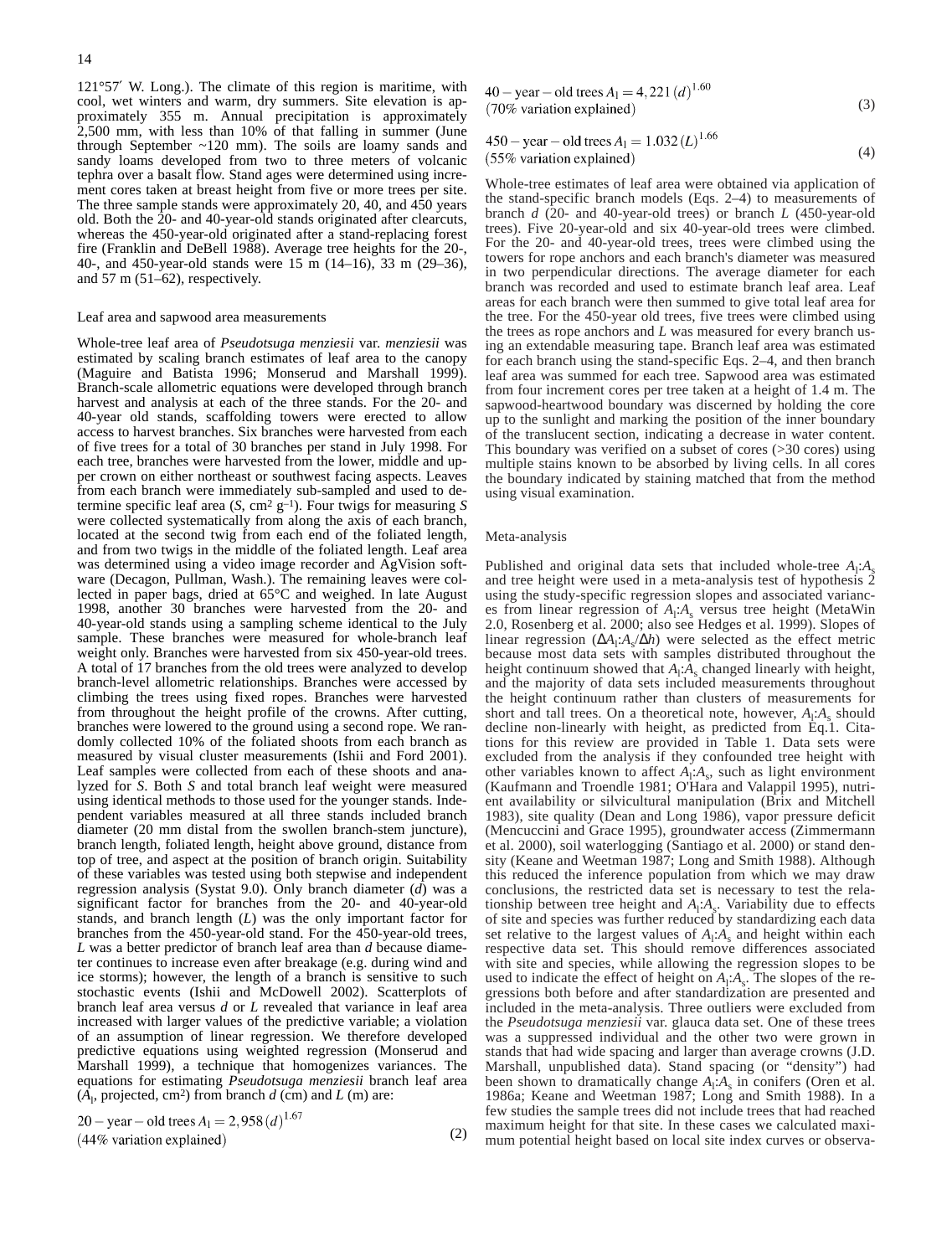**Table 1** Summary of studies and results of regression analysis of leaf area:sapwood area ( $A_1$ ; $A_8$ ) versus tree height. Values include range of tree heights, diameter at breast height (*DBH*), and studylevel mean  $A_1$ : $A_8$ . The slopes, *P*-values and  $R^2$  from regressions of raw data  $(A_1 \cdot A_s \text{ in } m^2 \text{ cm}^{-2})$ , tree height in meters) as well as standardized data are presented. Slope *P*-values and *R*<sup>2</sup> are identical for raw and normalized data for all cases. To save space, the variety of *Pseudotsgua menziesii* (var. *menziesii* and var. *glauca*) was abbreviated *v. m* and *v. g*. All studies presented were used in the meta-

analysis except for *Abies balsamea*, which was excluded due to lack of information regarding variance about the regression slope. Citations include studies from which data was obtained or studies that may be used for further reference. (1) this study, (2) Monserud and Marshall (1999), (3) Ryan et al. (2000), (4) Mencuccini and Grace (1996a), (5) Van Hees and Bartelink (1993), (6) Vanninen et al. (1996), (7) Albrektson (1984), (8) Barnard (2000), (9) Bartelink (1997), (10) Ryan and Whitehead, unpublished data, (11) Köstner et al. unpublished data, and (12) Coyea and Margolis (1992)

| Species                                                                                                                                                                       | $\boldsymbol{n}$                         | Height(m)                                                                                     | DBH(m)                                                                                                                               | $A_1:A_s$                                                    | Raw slope                                                                                    | Std. slope                                                                           | $R^2$                                                        | $\boldsymbol{P}$                                                     | Citation                                          |
|-------------------------------------------------------------------------------------------------------------------------------------------------------------------------------|------------------------------------------|-----------------------------------------------------------------------------------------------|--------------------------------------------------------------------------------------------------------------------------------------|--------------------------------------------------------------|----------------------------------------------------------------------------------------------|--------------------------------------------------------------------------------------|--------------------------------------------------------------|----------------------------------------------------------------------|---------------------------------------------------|
| Negative slopes, tracheid bearing species                                                                                                                                     |                                          |                                                                                               |                                                                                                                                      |                                                              |                                                                                              |                                                                                      |                                                              |                                                                      |                                                   |
| Pseudotsuga menziesii v. m<br>Pseudotsuga menziesii v. g<br>Pinus ponderosa<br>Pinus ponderosa<br>Pinus monticola<br>Pinus sylvestris<br>Pinus sylvestris<br>Pinus sylvestris | 15<br>23<br>5<br>19<br>21<br>8<br>4<br>9 | $13 - 62$<br>$5 - 33$<br>$9 - 34$<br>$4 - 41$<br>$4 - 44$<br>$8 - 24$<br>$3 - 22$<br>$5 - 33$ | $0.15 - 1.53$<br>$0.05 - 0.81$<br>$0.19 - 0.98$<br>$0.05 - 0.71$<br>$0.05 - 0.74$<br>$0.70 - 0.35$<br>$0.40 - 0.23$<br>$0.90 - 0.45$ | 0.46<br>0.33<br>0.12<br>0.09<br>0.22<br>0.09<br>0.13<br>0.20 | $-0.003$<br>$-0.004$<br>$-0.002$<br>$-0.003$<br>$-0.004$<br>$-0.002$<br>$-0.006$<br>$-0.007$ | $-0.24$<br>$-0.22$<br>$-0.05$<br>$-0.62$<br>$-0.42$<br>$-0.56$<br>$-0.93$<br>$-0.67$ | 0.36<br>0.20<br>0.91<br>0.40<br>0.44<br>0.85<br>0.89<br>0.74 | 0.024<br>0.046<br>0.011<br>0.004<br>0.001<br>0.001<br>0.057<br>0.003 | 2<br>3<br>2<br>$\overline{2}$<br>4<br>5<br>6<br>7 |
| Pinus sylvestris<br>Negative slopes, vessel bearing species                                                                                                                   | 14                                       | $5 - 25$                                                                                      | n/a                                                                                                                                  | 0.19                                                         | $-0.008$                                                                                     | $-0.55$                                                                              | 0.32                                                         | 0.036                                                                |                                                   |
| Eucalyptus saligna<br>Fagus sylvatica<br>Nothofagus solandrii                                                                                                                 | 37<br>6<br>11                            | $6 - 26$<br>$3 - 23$<br>$5 - 14$                                                              | $0.06 - 0.30$<br>$0.31 - 0.28$<br>$0.39 - 0.67$                                                                                      | 0.25<br>0.54<br>0.13                                         | $-0.044$<br>$-0.041$<br>$-0.013$                                                             | $-0.48$<br>$-0.83$<br>$-0.64$                                                        | 0.34<br>0.53<br>0.42                                         | < 0.001<br>0.103<br>0.033                                            | 8<br>9<br>10                                      |
| Positive slopes<br>Picea abies<br>Abies balsamea                                                                                                                              | 28<br>~50                                | $7 - 31$<br>n/a                                                                               | $0.07 - 0.45$<br>$0.02 - 0.21$                                                                                                       | 0.36<br>0.71                                                 | $+0.017$<br>$+0.031$                                                                         | $+0.79$<br>n/a                                                                       | 0.46<br>n/a                                                  | < 0.001<br>0.001                                                     | 11<br>12                                          |

tions. Two data sets for *Pinus sylvestris* included foliar weight rather than area; for these studies we converted weight to area using *S* measured at nearby sites. Sapwood area measured at breast height (1.4 m) was used for all studies. Verification of accuracy of sapwood estimates was impossible from the published data sets. Although both age and height may interact with  $A_1: A_s$ , we have used only height as the independent variable in statistical analysis for this study.

We used a subset of data from Table 1 to test the null hypotheses that the slope of  $A_1$ : $A_s$  versus height and maximum potential height were independent of climate. Mean annual precipitation data was used from each published study to investigate the relationship between  $A_1$ : $A_s$  versus height and climate. Precipitation was used in place of other environmental variables such as *D* or temperature because it was the most widely available and most consistently measured. We used only studies in which the *P*-value of the slope was <0.10 and in which documented maximum potential height was available. For maximum potential height we used either the height of the tallest individual if sampled trees included the tallest trees in the study area, or estimates of potential height based on local observations if sampled trees did not include the tallest individuals in the study area.

The meta-analysis includes multiple cases from the same species (Table 1); however, meta-analysis techniques are not currently able to evaluate the impact of non independence associated with replication within species (Gurevitch and Hedges 1999). We determined if replication within species affected our overall result in two ways. First, the meta-analysis was repeated 16 times using a unique combination of cases each time and never including more than one case per species. If the results of these 16 analyses were the same as the overall meta-analysis, we concluded that replication within species did not affect the overall result. The second approach was to group the cases by species and repeat the analysis; if species were not significantly different from each other then we concluded that replication within species did not skew the overall result (J. Gurevitch, personal communication).

## Results

Whole-tree  $A_1$ : $A_s$  varied with total tree height for *Pseudotsuga menziesii* var. *menziesii* (ANOVA, *P*=0.03, *n*=14). Orthogonal polynomial contrasts in the ANOVA showed that  $A_1$ : $A_s$  varied linearly with tree height (*P*<0.01). Regression analysis verified that linear regression provided the best fit to the data, with a slope of –0.003 (*R*2=0.36, *P*=0.02, Fig. 1).

 $A<sub>l</sub>:A<sub>s</sub>$  declined with increasing tree height for nearly all studies in the meta-analysis (Table 1). Meta-analysis of the whole-tree studies revealed a common negative slope of  $A_1$ : $A_s$  versus height (*P*<0.05, *n*=13 whole-tree studies, Table 2). The significant decline in  $A_i: A_s$  versus height was evident when analyzed using either standardized or absolute values of  $A_i: A_s$  and height (Table 2). There was no effect of replication within species on the overall outcome. A negative slope of ∆*A*<sup>l</sup> :*A*s/∆*h* resulted from each of the 16 unique analyses of the meta-data that had no replication of species. In no case did the 95% confidence intervals overlap zero. Likewise, replicated species (species with more than one data set in the meta-analysis, *Pseudotsuga menziesii*, *Pinus ponderosa*, and *Pinus sylvestris*) were not significantly different from each other (*n*=3, *P*=0.99).

Although the meta-analysis revealed a significant and consistent negative relationship between  $A_1$ : $A_s$  and  $h$ , there were two significant exceptions (Table 1). *Abies balsamea* and *Picea abies* both exhibited positive relationships between  $A_1$ : $A_s$  and *h*. A similar increase in  $A_1$ : $A_s$  with height has been previously observed for *Picea abies* (Oren et al. 1986a). We note that the *Abies balsamea* data set could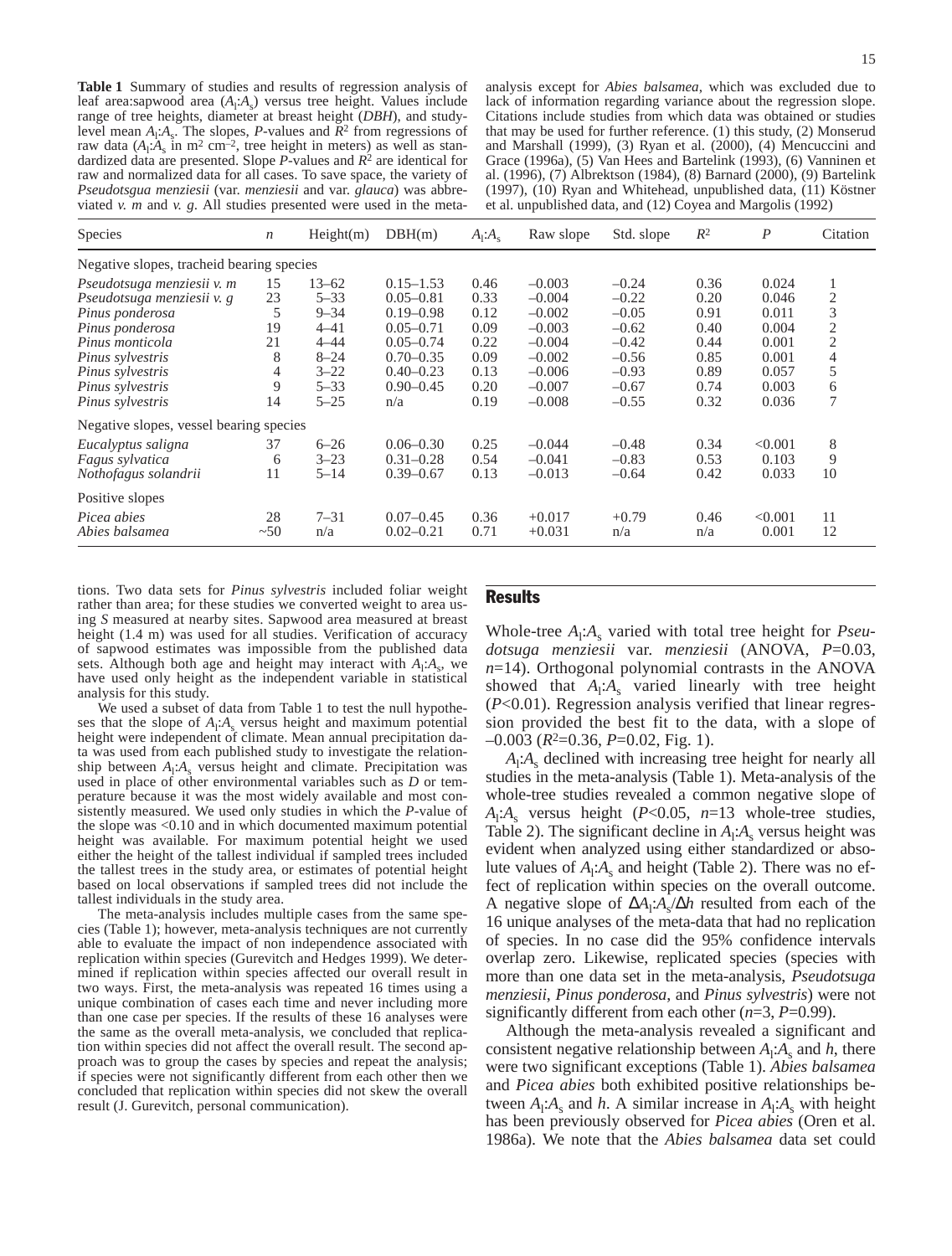**Table 2** Meta-analysis results of the slope of leaf area:sapwood area  $(A_1: A_s, m^2 \text{ cm}^{-2})$  versus tree height (m). Slopes were used as the effect size and were generated separately for each study via regression of  $A_1$ : $A_s$  versus tree height (Table 1). The within-study

variance estimate was the variance about the slope of each regression. The significance (*P*-value) of model heterogeneity is  $Q(p)$ ; a non-significant *Q* indicates homogeneity within the data set

|                   | Mean slope | Q(p) | 95% confidence interval |
|-------------------|------------|------|-------------------------|
| Raw data          | $-0.0027$  | 0.64 | $-0.0044$ to $-0.0010$  |
| Standardized data | $-0.3594$  | 0.76 | $-0.5974$ to $-0.1215$  |



**Fig. 1** Leaf area:sapwood area  $(A_1:A_s)$  versus tree height for *Pseudotsuga menziesii* var. *menziesii* trees in Wind River Experimental Forest, Washington. The regression line is:  $A_1 \cdot A_8 = -0.003 + 0.559$ (height), *R*2=0.36, *P*=0.02



**Fig. 2** The slope of  $A_1: A_s$  versus tree height ( $\Delta A_1: A_s/\Delta h$ ) as a function of mean annual precipitation (mm year–1). Data sets for which annual precipitation was available included *Nothofagus* in New Zealand*, Pinus ponderosa*, *Pinus monticola*, and *Pseudotsuga menziesii* var. *glauca* sites in Priest River, Idaho, the *Pseudotsuga menziesii* var. *menziesii* site in Wind River Experimental Forest, Wash., the *Pinus ponderosa* site in Oregon, and the *Picea abies* site in Germany. The regression line is:  $\Delta A_1$ : $A_8/\Delta h$ =–0.087–(0.001 Precipitation), *R*2=0.06, *P*=0.57

not be included in the meta-analysis due to lack of variance estimates (only the slope was available from Coyea and Margolis, 1992). *Fagus sylvatica* exhibited a negative slope of marginal significance  $(P=0.103,$  Table 1). We note that this is not an attribute particular to this species, because Schäfer et al. (2000) observed a large and significant reduction in *A*<sup>l</sup> :*A*<sup>s</sup> with *h* in *Fagus sylvatica*.

Climate does not appear to regulate the slope of ∆*A*<sup>l</sup> :*A*s/∆*h* for the studies included in this analysis. The lack of significant heterogeneity among all studies (*Q* in Table 2) is evidence that  $\Delta A_1$ : $A_s/\Delta h$  is independent of the large differences in climate across these studies (J. Gurevitch, personal communication). Plotting ∆*A*<sup>l</sup> :*A*s/∆*h* versus mean annual precipitation for the subset of studies



**Fig. 3**  $A_1$ : $A_8$  versus tree height for two *Pinus ponderosa* stands. The site in Oregon (*shaded circles*) received 360 mm of precipitation annually, and the Idaho site (*open circles*) received 817 mm annually. The regression lines for each site were statistically indistinguishable (see text). The pooled regression line for both data sets is: *A*<sup>l</sup> :*A*s=–0.003+0.171·(height), *R*2=0.47, *P*<0.001



**Fig. 4** Whole-tree ∆*A*<sup>l</sup> :*A*s/∆*h* versus maximum tree height. ∆*A*<sup>l</sup> :*A*s/∆*h* is the regression slope from Table 1 for each study. Maximum potential height is either (1) the tallest individual tree height if sampled trees included the tallest trees in the study area, or (2) estimates of potential height based on local observations if sampled trees did not include the tallest individuals in the study area. Studies were included only if the *P*-value of the slope was <0.10 and if well-documented maximum tree heights were available. The included studies are: *Pseudotsuga menziesii* var. *menziesii* and *Pseudotsuga menziesii* var. *glauca*, *Pinus ponderosa* (both studies), *Pinus monticola*, *Pinus sylvestris* (all studies listed in Table 1), *Nothofagus solandrii* and *Eucalyptus saligna*. The equation for the best fit line is: Maximum height=53.4 exp(87.5·∆*A*<sup>l</sup> :*A*s/∆*h*), *n*=10, *R*2=0.45

that had precipitation data supports the conclusion that climate (as indexed by precipitation) does not regulate  $\Delta A_1$ :*A<sub>s</sub>*/ $\Delta h$  (Fig. 2). The independence of  $\Delta A_1$ :*A<sub>s</sub>*/ $\Delta h$  from site water availability can also be seen by comparing ∆*A*<sup>l</sup> :*A*s/∆*h* for *Pinus ponderosa* trees growing on a site of relatively high precipitation (817 mm year–1, Priest River, Idaho) and low precipitation  $(360 \text{ mm} \text{ year}^{-1})$ , Metolius, Oregon, Fig. 3). Neither the slope nor the intercept was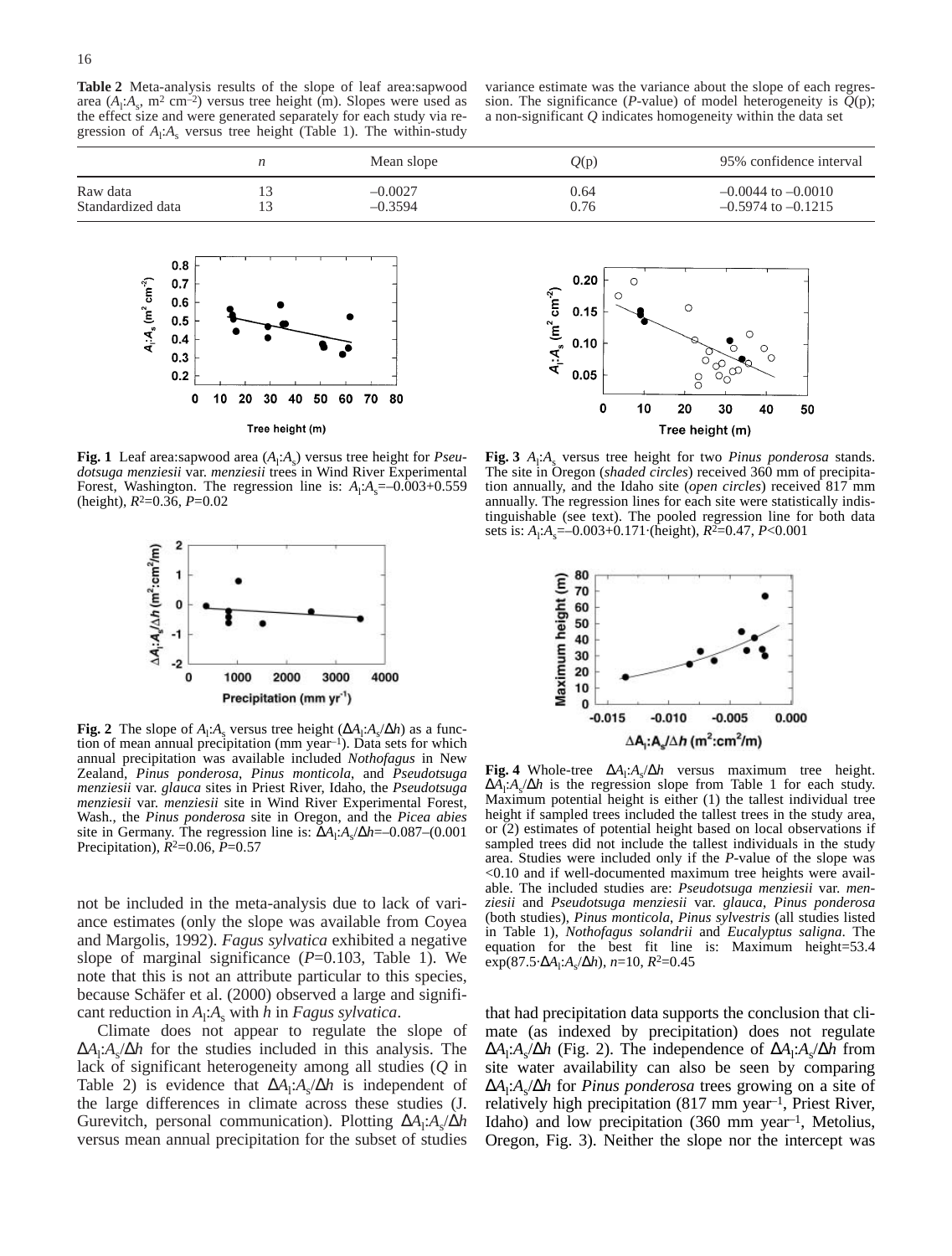significantly different between these two locations (*P*>0.54) despite the two-fold difference in precipitation.

To investigate the potential relationship between tree size and the sensitivity of  $A_i: A_s$  to height, we plotted ∆*A*<sup>l</sup> :*A*s/∆*h* versus maximum potential tree height (Fig. 4). A positive relationship was found (Fig. 4). For this analysis we used data sets from the meta-analysis with significant  $(P<0.1)$ , negative slopes and that had accurate documentation of maximum potential height. The equation for the best fit line is:

Maximum height = 53.4 exp(87.5  $\cdot \Delta A_1$ :  $A_s/\Delta h$ ), (5)  $n = 10$ ,  $R^2 = 0.45$ 

## **Discussion**

The meta-analysis revealed similar responses of  $A_1$ : $A_s$  to increasing tree height across a broad range of species (Table 1, Table 2). The common decrease in  $A_i: A_s$  with increasing height supports the hypothesis that trees may respond to increasing hydraulic constrictions by maintaining a lower ratio of  $A_1$ : $A_s$  (Meinzer et al. 1997; Becker et al. 2000; Schäfer et al. 2000). However, a number of unanswered questions arise from the meta-analysis. These include: 1. Why was ∆*A*<sup>l</sup> :*A*s/∆*h* positive for *Abies balsamea* and *Picea abies*? and 2. What mechanism(s) may regulate the species specific differences  $ΔA_1: A_s/Δh$ ? We will focus the remainder of the discussion on these questions.

The positive relationship between  $A_1$ : $A_s$  and tree height for *Abies balsamea* and *Picea abies* must be rationalized in light of Eq. 1. If Eq. 1 is applicable to describe the hydraulic system of woody plants, then, to maintain homeostasis with no increase in the water potential gradient, an increase in  $A_1$ : $A_s$  with tree height will require a decrease in canopy conductance or an increase in  $k<sub>s</sub>$  in conditions where *D* and *h* remain constant. Indeed, in *Abies balsamea*, Coyea and Margolis (1992) found that  $k<sub>s</sub>$  of stemwood increased more rapidly than tree height such that  $A_1$ : $(As \cdot k_s)$  declined with tree height. They concluded that the *Abies balsamea* data conformed to the hydraulic model (Eq. 1) because the increased  $k<sub>s</sub>$ more than offset the increase in  $A_i: A_s$  with height. Although increasing  $k<sub>s</sub>$  with tree height has been documented for many species, it is typically insufficient to prevent height-related reductions in hydraulic conductance (Mencuccini and Magnani 2000). An alternative hypothesis is that the fraction of leaf area that is actively transpiring is reduced with height, or the hydro-active sapwood area increases, such that the functional  $A_1$ : $A_s$ decreases with height. Köstner et al. (unpublished data) found that standardizing the leaf area by light interception resulted in constant  $A_1$ : $A_s$  values across a range of heights. However, Oren et al. (1986b) observed that 92% of the leaf area actively transpired for *Picea abies* and concluded that the functional  $A_i: A_s$  increased with height. It is possible that another variable in Eq. 1 such as  $\Delta \psi$ changed with tree size for *Picea abies* and *Abies balsamea* and we were unaware of it. Barnard (2000) and McDowell et al. (2002) both found increases in  $\Delta \psi$  via

declines in mid-day leaf water potential with increasing tree size. Likewise, a parameter not even included in Eq. 1 may have changed for *Picea abies* and *Abies balsamea*. For example, increasing root surface area may act to increase the capacity of trees to supply foliage with water (Sperry et al. 1998; Magnani et al. 2000). Further work on these species with positive ∆*A*<sup>l</sup> :*A*s/∆*h* values is needed, with an emphasis on understanding the trade-offs between  $A_1$ : $A_s$ , height, and other important characteristics of the hydraulic system.

The advantage of an increase in  $A_1$ : $A_s$  with height for *Picea abies* and *Abies balsamea* is unknown. Increasing  $A_1$ : $A_s$  does increase the photosynthetic area relative to respiring sapwood biomass, which could act to increase net carbon uptake if canopy conductance remains constant. However, if canopy conductance declines in an equal and opposite fashion to the increased leaf area, then wholetree carbon gain will remain unchanged or will even decrease due to higher respiration costs associated with the high leaf area. Alternatively, retaining leaves may provide a mechanism to recycle nutrients more efficiently. Both *Picea abies* and *Abies balsamea* grow in cold, nutrient poor ecosystems where nutrients may be more limiting than water. Retention of nutrients within leaves can allow greater retranslocation of nutrients to growing canopy (Waring and Ludlow 1998; Waring and Running 1998). However, Oren and Schulze (1989) found that retranslocation of nutrients to new leaves in *Picea abies* came from leaves on the same upper-canopy branches rather than from lower canopy leaves. Therefore, holding lower canopy branches is unlikely to provide an advantage for nutrient retention. Retaining lower canopy branches may act to shade out competing vegetation, making soil resources more available (Waring and Major 1964). We conclude that the mechanisms and advantages of increasing *A*<sup>l</sup> :*A*<sup>s</sup> with tree height for *Picea abies* and *Abies balsamea* remain unknown.

Providing a mechanistic explanation for differences in species-specific Δ*A*<sub>1</sub>:*A<sub>s</sub>*/∆*h* is impossible given the lack of controlled investigations where ∆*A*<sup>l</sup> :*A*s/∆*h* is measured within a given species growing in different climatic and edaphic conditions. Furthermore, the lack of studies that matched our criteria for inclusion in the meta-analysis hampers our ability to interpret patterns. For example, among the studies with negative  $ΔA₁: A₃/Δh$ , the vesselbearing species had an average  $\Delta A_1$ :*A<sub>s</sub>*/∆*h* of –0.0326, nearly one order of magnitude greater than the average slope of tracheid bearing species (-0.0042). However, the limited sample size of vessel bearing species makes statistical comparisons impossible. Despite the limited sample size, we can examine patterns from the metaanalysis data set that allow us to generate testable hypotheses as to the controls over ∆*A*<sup>l</sup> :*A*s/∆*h*.

We expected that site water availability would be negatively related to ∆*A*<sup>l</sup> :*A*s/∆*h* because forests with greater precipitation or greater soil moisture availability tend to hold more leaf area per unit sapwood area (Waring et al. 1982; White et al. 1998). If this hypothesis were true it would indicate that the driving force for a decline in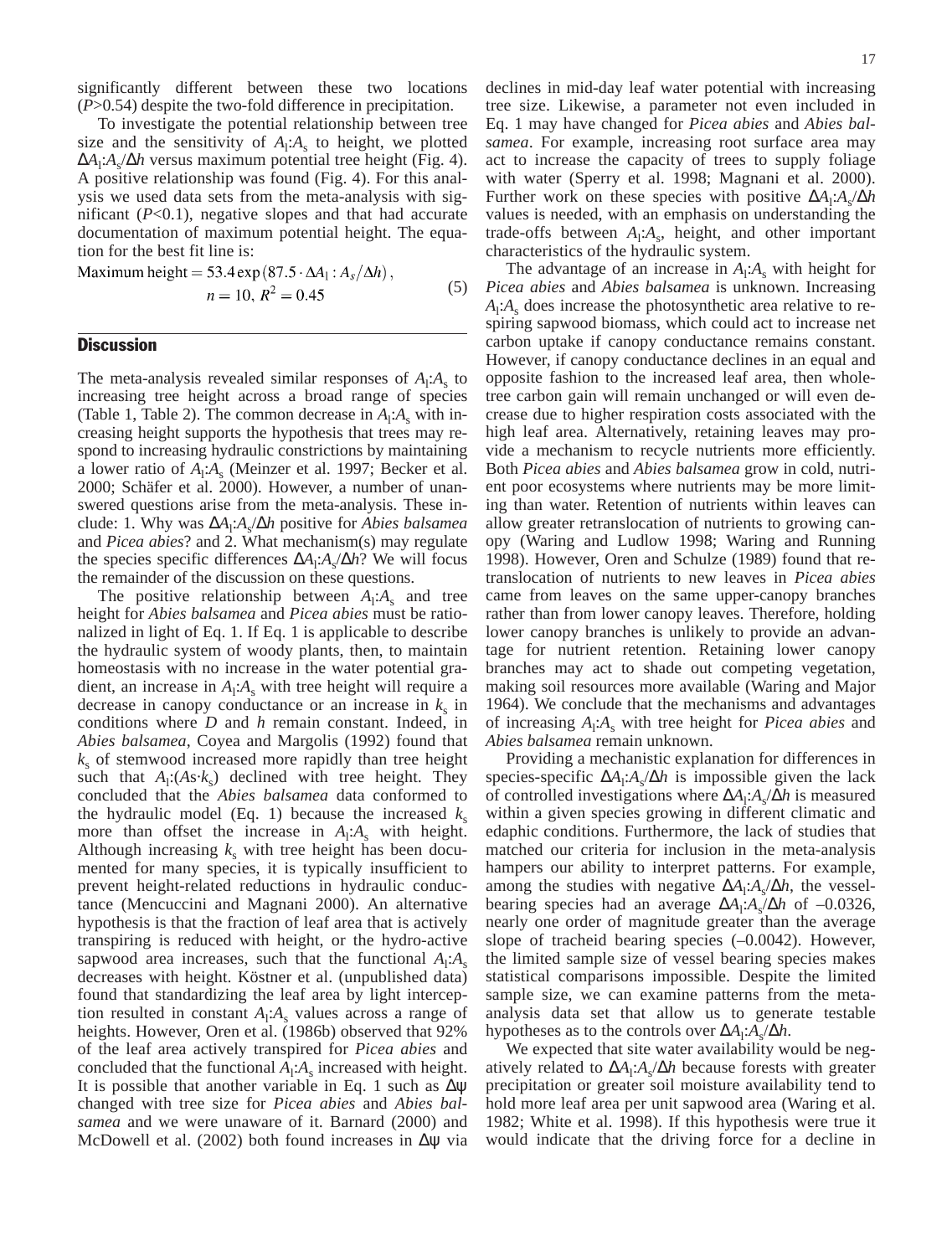$A_1$ : $A_s$  with increasing height was sensitive to water availability. However, the decline in  $A_1$ : $A_s$  with increasing height occurred independently of precipitation. This lack of change in ∆*A*<sup>l</sup> :*A*s/∆*h* with precipitation was true when compared across species (Fig. 2) and within species (*Pinus ponderosa*, Fig. 3). It is possible that another, more physiologically meaningful parameter such as soil water potential or atmospheric vapor pressure deficit during the growing season is a better predictive parameter than mean annual precipitation. However, it seems likely that mean annual precipitation was strongly correlated with these more direct measures of water availability. Therefore, it appears that water availability has no effect on the decline in  $A_1$ : $A_s$  as height increases among the sites investigated in this study.

The independence of Δ*A*<sub>1</sub>:*A*<sub>s</sub>/∆*h* from precipitation indicates homeostasis between water availability, hydraulic path length and  $A_1$ : $A_s$ . This is because mean annual precipitation is positively correlated with both  $A_1$ : $A_s$  and maximum tree height. Small trees in wet environments have greater  $A_1$ : $A_s$  values than trees of similar size in drier environments (Waring et al. 1982). Likewise, trees in wetter environments tend to grow to greater maximum heights. So although trees in wet environments have greater  $A_1$ : $A_s$  at small heights and greater maximum heights than dry site trees, the change in  $A_1$ : $A_s$  with a unit increase in height is invariant with water availability. This suggests that another variable, such as hydraulic path length, exerts stronger regulation over ∆*A*<sup>l</sup> :*A*s/∆*h* than site water availability.

There is a trend for trees with greater maximum potential heights to have less negative values of ∆*A*<sup>l</sup> :*A*s/∆*h* (Fig. 4). The relationship shown in Fig. 4 is derived from the significant, negative slopes from studies used in the meta-analysis where accurate measurements of maximum potential height were available. This positive relationship suggests trees able to maintain high  $A_1$ : $A_s$  as they grow taller are able to grow to greater final heights. However, the regression equation is of little predictive value for trees with small  $\Delta A_1$ : *A<sub>s</sub>*/∆*h* values due to increased scatter in this range. Nonetheless, the positive relationship between maximum potential height and ∆*A*<sup>l</sup> :*A*s/∆*h* may account for some of the variation observed in Δ*A*<sub>1</sub>:*A<sub>s</sub>*/∆*h* among species and sites.

A decline in  $A_1$ : $A_s$  with increasing tree height has been hypothesized to prevent reductions in stomatal conductance associated with hydraulic constraints (Becker et al. 2000). McDowell et al. (2002) investigated this hypothesis by comparing measured values of leaf-specific  $g_s$  for *Pseudotsuga menziesii* var. *menziesii* trees in this study to values modelled with Eq. 1 using either (1) measured values of  $A_1$ : $A_s$  for each tree height, or (2)  $A_1$ : $A_s$  set at the value for 15 m trees  $(0.51 \text{ m}^2 \text{ cm} - 2)$  for all tree heights.  $Δψ$  (including the effect of gravity) and  $g<sub>s</sub>$  values are from McDowell et al. (2002). This analysis is nearly identical to that performed by Schäfer et al. (2000) on individual *Fagus sylvatica* trees within one stand except that in this case trees from different aged stands were compared. Modelled and measured  $g_s$  were within 10%

of each other when  $A_1$ : $A_s$  was allowed to vary. However, when  $A_i$ : $A_s$  was held constant, modelled and measured  $g_s$ deviated from each other. Measured  $g<sub>s</sub>$  for the 32-m-trees was only 5% lower than modelled  $g_s$ , but for the 60-m trees the modelled  $g_s$  was 45% lower than the measured *g*s. This large difference between measured and modelled  $g_s$  for the 60 m trees suggests that adjusting  $A_l$ : $A_s$  becomes more critical in regulating  $g_s$  as trees become taller. This result for trees from different aged stands is similar to that found for individual *Fagus sylvatica* trees within one stand (Schäfer et al. 2000). However, in both the analysis by McDowell et al. (2002) and the one by Schäfer et al. (2000), the decline in  $A_i: A_s$  with increasing tree height did not prevent a reduction in  $g<sub>s</sub>$ , it only minimized the reduction. Other studies of whole-tree  $A_1$ : $A_s$ and stomatal conductance also show evidence that conductance declines despite declining *A*<sup>l</sup> :*A*<sup>s</sup> with increasing tree height (Mencuccini and Grace 1996a; Mencuccini and Magnani 2000, Ryan et al. 2000; Ryan and Whitehead unpublished data). It is important to point out that Barnard (2000) found that  $A_1$ : $A_s$  reduction with tree height fully mitigated hydraulic limitations to stomatal conductance in *Eucalyptus saligna*; however, these trees were only at half of their maximum height. It remains to be seen if these *Eucalyptus* trees can maintain complete compensation through the rest of their height development. Therefore, the overwhelming majority of studies suggest that the decline in  $A_1$ : $A_s$  with increasing tree height acts to minimize, but not eliminate, size related reductions in canopy conductance.

A reduction of the leaf area: sapwood area ratio of trees with increasing height has been proposed as a homeostatic mechanism that may alleviate decreasing hydraulic conductance, thereby allowing canopy conductance to be maintained throughout height development (Becker et al. 2000). Nearly all of the cases included in this study support the idea that  $A_1$ : $A_s$  decreases in response to increasing tree height. However, these compensatory shifts in  $A_i: A_s$ do not appear to fully mitigate the observed decline in stomatal conductance with tree height.

**Acknowledgements** Sincere thanks to R. Bengston, E. Dinnie, R. Douglas, S. Foster, N. Gehres, K. Hostert, H. Kim, A. Schauer, E. Watrud, and D. Woodruff for field and laboratory assistance, and to the staff at the Wind River Canopy Crane Research Facility, including B. Baker, D. Braun, M. Creighton, A. Hamilton, T. King, M. King, and D. Shaw. We appreciate the data interpretation assistance provided by H. Bartelink, J. Kaye, D. Maguire, and F. Watson. Thanks also to J. Gurevitch and T. Howard for metaanalysis advice. Ram Oren, Richard Waring, Kate George, Susan McDowell and two anonymous reviewers provided valuable critiques of this manuscript. This research was funded in part by grants to B.J.B., M.G.R., Mathew Williams and Edward B. Rastetter from the US Department of Agriculture (NRICGP 97 35101 4376), and from the Western Regional Center (WESTGEC) of the National Institute for Global Environmental Change (NIGEC) through the U.S. Department of Energy (Cooperative Agreement No. DE-FC03-90ER61010). Any opinions, findings and conclusions or recommendations expressed herein are those of the authors and do not necessarily reflect the view of the DOE. Work in the 450-year-old stand at Wind River was partially supported by the Andrew W. Mellon Foundation grant to E. David Ford and Jerry F. Franklin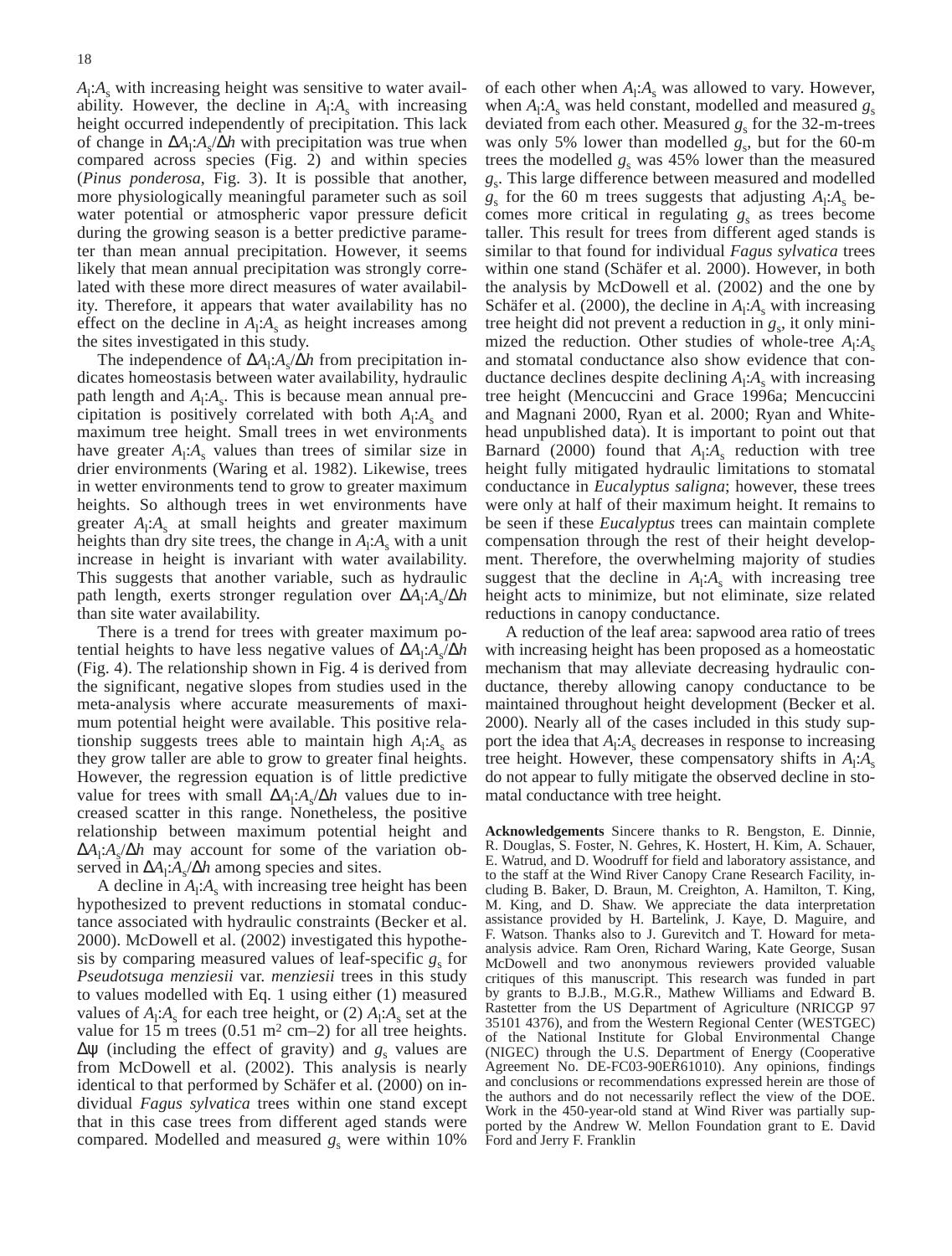### References

- Albrektson A (1984) Sapwood basal area and needle mass of Scots pine (*Pinus sylvestris* L.) trees in central Sweden. Forestry. 57:35–43
- Barnard HR (2000) Testing the hydraulic limitation hypothesis in fast-growing *Eucalyptus saligna*. MS Thesis, Colorado State University, Fort Collins, Colo.
- Bartelink HH (1997) Allometric relationships for biomass and leaf area of beech (*Fagus sylvatica* L). Ann Sci For 54:39–50
- Becker P, Meinzer FC, Wullschleger SD (2000) Hydraulic limitation of tree height: a critique. Funct Ecol 14:4–11
- Bond BJ, Ryan MG (2000) Comment on 'Hydraulic limitation of tree height: a critique' by Becker, Meinzer and Wullschleger. Funct Ecol 14:37–40
- Brix H, Mitchell AK (1983) Thinning and fertilization effects on sapwood development and relationship of foliage quantity to sapwood area and basal area in Douglas-fir. Can J For Res 13:384–389
- Coyea MR, Margolis HA (1992) Factors affecting the relationship between sapwood area and leaf area of balsam fir. Can J For Res 22:1684–1693
- Dean TJ, Long JN (1986) Variation in sapwood area leaf area relations within two stands of lodgepole pine. For Sci 32:749– 758
- Dixon HH, Joly J (1895) The path of the transpiration current. Ann Bot (Lond) 9:416–419
- Franklin JF, DeBell DS (1988) Thirty-six years of tree population change in an old-growth *Pseudotsuga-Tsuga* forest. Can J For Res 18:633–639
- Gholz HL, Fitz FK, Waring RH (1976) Leaf area differences associated with old-growth forest communities in the western Oregon Cascades. Can J For Res 6:49–57
- Gholz HL, Grier CC, Campbell AG, Brown AT (1979) Equations for estimating biomass and leaf area of plants in the Pacific Northwest. Research Paper 41, School of Forestry, Oregon State University, Corvallis, Ore. USA
- Grace J (1997) Toward models of resource allocation by plants. In: Bazzaz FA, Grace J (ed) Plant resource allocation. Academic Press, New York, pp 279–291
- Gurevitch J, Hedges LV (1999) Statistical issues in ecological meta-analysis. Ecology 80:1142–1149
- Hedges LV, Gurevitch J, Curtis PS (1999) The meta-analysis of response ratios in experimental ecology. Ecology 80:1150–1156
- Huber B (1928) Weitere quantitative Untersuchungen über das Wasserleitungssytem der Pflanzen. Jahrb Wiss Bot 67: 877– 959
- Ishii H, Ford ED (2001). The role of epicormic shoot production in maintaining foliage in old *Pseudotsuga menziesii* (Douglasfir) trees. Can J Bot 79: 751–764
- Ishii H, McDowell NG (2002) Age-related development of crown structure in coastal Douglas-fir trees. For Ecol Manage (in press)
- Kaufmann MR, Troendle CA (1981) The relationship of leaf area and foliage biomass to sapwood conducting area in four subalpine forest tree species. For Sci 27:477–482
- Keane MG, Weetman GF (1987) Leaf area-sapwood cross-sectional area relationships in repressed stands of lodgepole pine. Can J For Res 17:205–209
- Long JN, Smith FW (1988) Leaf area-sapwood area relations of lodgepole pine as influenced by stand density and site index. Can J For Res 18:247–250
- Magnani F, Mencuccini M, Grace J (2000) Age-related decline in stand productivity: the role of structural acclimation under hydraulic constraints. Plant Cell Environ 23:251–264
- Maguire DA, Batista JLF (1996) Sapwood taper models and implied sapwood volume and foliage profiles for coastal Douglas-fir. Can J For Res 26:849–863
- McDowell NG, Phillips N, Lunch CK, Bond BJ, Ryan MG (2002) An investigation of hydraulic limitation and compensation in large, old Douglas-fir trees. Tree Physiol (in press)
- Meinzer FC, Andrade JL, Goldstein G, Holbrook NM, Cavelier J, Jackson P (1997) Control of transpiration from the upper canopy of a tropical forest: the role of stomatal, boundary layer and hydraulic architecture components. Plant Cell Environ 20:1242–1252
- Mencuccini M, Grace J (1995) Climate influences the leaf area/ sapwood area ratio in Scots pine. Tree Physiol 15:1–10
- Mencuccini M, Grace J (1996a) Hydraulic conductance, light interception and needle nutrient concentration in Scots pine stands and their relations with net primary productivity. Tree Physiol 16:459–468
- Mencuccini M, Grace J (1996b) Developmental patterns of aboveground hydraulic conductance in a Scots pine (*Pinus sylvestris* L.) age sequence. Plant Cell Environ 19:939–948
- Mencuccini M, Magnani F (2000) Comment on 'Hydraulic limitation of tree height: a critique' by Becker, Meinzer and Wullschleger. Funct Ecol 14:135–136
- Monserud RA, Marshall JD (1999). Allometric crown relations in three northern Idaho conifer species. Can J For Res 29:521– 535
- Niklas KJ (1994) Plant allometry: the scaling of form and process. University of Chicago Press, Chicago
- O'Hara KL, Valappil NI (1995) Sapwood leaf area prediction equations for multi-aged ponderosa pine stands in western Montana and central Oregon. Can J For Res 25:1553–1557
- Oren R, Schulze E-D (1989) Nutritional disharmony and forest decline: a conceptual model. In: Schulze E-D, Lange OL, Oren R, (eds) Forest decline and air pollution. Ecological studies, vol 77. Springer, Berlin Heidelberg New York, pp 425– 440
- Oren R, Werk KS, Schulze E-D (1986a) Relationships between foliage and conducting xylem in *Picea abies* (L.) Karst. Trees. 1:61–69
- Oren R, Schulze E-D, Matyssek R, Zimmermann R (1986b) Estimating photosynthetic rate and annual carbon gain in conifers from specific leaf weight and leaf biomass. Oecologia 70:187– 193
- Rosenberg MS, Adams DC, Gurevitch J (2000) MetaWin: statistical software for meta-analysis, version 2. Sinauer, Sunderland, Mass.
- Ryan MG, Bond BJ, Law BE, Hubbard RM, Woodruff D, Cienciala E, Kucera J (2000) Transpiration and whole-tree conductance in ponderosa pine trees of different heights. Oecologia 124:553–560
- Santiago LS, Goldstein G, Meinzer FC, Fownes JH, Mueller-Dumbois D (2000) Transpiration and forest structure in relation to soil waterlogging in a Hawaiian montane forest. Tree Physiol 20:673–681
- Schäfer KVR, Oren R, Tenhunen JD (2000) The effect of tree height on crown level stomatal conductance. Plant Cell Environ 23:365–376
- Shinozaki K, Yoda K, Hozumi K, Kira T (1964a) A quantitative analysis of plant form: the pipe model theory. I. Basic analysis. Jpn J Ecol 14:97–105
- Shinozaki K, Yoda K, Hozumi K, Kira T (1964b) A quantitative analysis of plant form-the pipe model theory. II. Further evidence of the theory and its application in forest ecology. Jpn J Ecol 14:133–139
- Sperry JS, Adler FR, Campbell GS, Comstock JP (1998) Limitation of plant water use by rhizosphere and xylem conductance: results from a model. Plant Cell Environ 21:347–359
- Turner DP, Acker SA, Means JE, Garman SL (2000) Assessing alternative algorithms for estimating leaf area index in Douglas-fir trees and stands. For Ecol Manage 126:61–76
- Tyree MT, Sperry JS (1988) Do woody plants operate near the point of catastrophic xylem dysfunction caused by dynamic water stress? Plant Physiol 88:574–580
- Van Hees AFM, Bartelink HH (1993) Needle area relationships of Scots pine in the Netherlands. For Ecol Manage 58:19–31
- Vanninen P, Ylitalo H, Sievanen R, Makela A (1996) Effects of age and site quality on the distribution of biomass in Scots pine (*Pinus sylvestris* L.). Trees 10:231–238